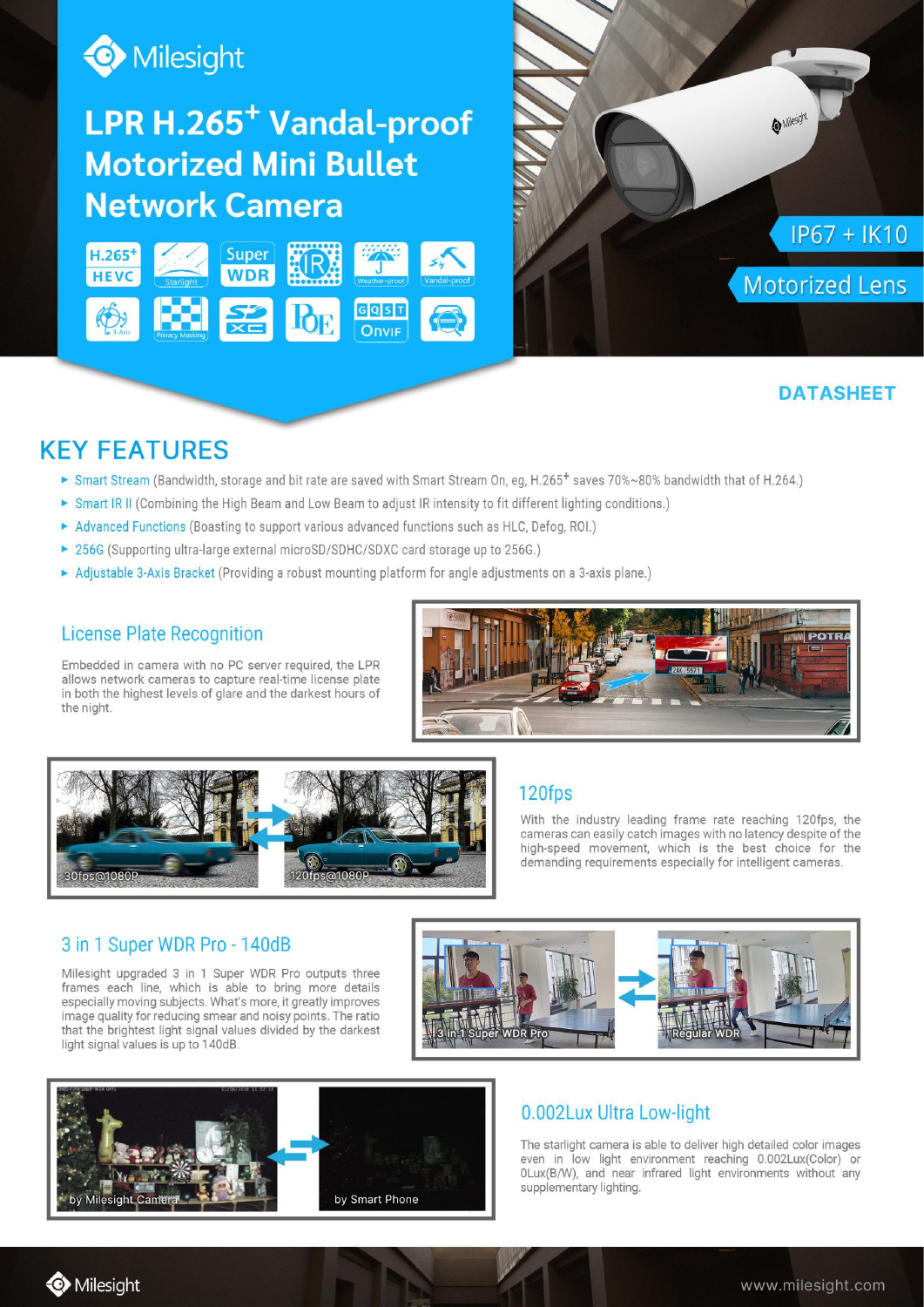| Camera         | <b>Model</b>                            | MS-C2964-(Q)(R)F(I)LPB<br>(2MP)                                                                                                                              |
|----------------|-----------------------------------------|--------------------------------------------------------------------------------------------------------------------------------------------------------------|
|                | Image Sensor                            | 1/2.8" Progressive Scan CMOS                                                                                                                                 |
|                | Min. Illumination                       | Color: 0.002Lux@F1.2<br>Color: 0.005Lux@F1.4<br>B/W: OLux with IR on                                                                                         |
|                | <b>WDR</b>                              | 140dB Super WDR (Super WDR Pro is optional for Q Series)                                                                                                     |
|                | <b>Shutter Time</b>                     | 1/100000s~1s                                                                                                                                                 |
|                | <b>IR Distance</b>                      | Up to 50m                                                                                                                                                    |
|                | Day/Night Mode                          | Day/Night/Auto/Customize/Schedule                                                                                                                            |
|                | S/N                                     | >55dB                                                                                                                                                        |
| Lens           | Lens                                    | Motorized 2.7~13.5mm/3.0~10.5mm/7~22mm@F1.4<br>P-Iris(Optional)                                                                                              |
|                | Field of View                           | H111°~H34°/D130°~D39°/V60°~V19°(2.7~13.5mm)<br>H100°~H33°/D115°~D38°/V54°~V18°(3~10.5mm)<br>H42°~H17°/D48°~D19°/V24°~V9°(7~22mm)                             |
|                | Mount                                   | $\Phi$ 14                                                                                                                                                    |
|                | <b>Focus Control</b>                    | Auto/Manual                                                                                                                                                  |
|                | Iris Control<br>(Optional for I Series) | Auto/Manual                                                                                                                                                  |
| <b>LPR</b>     | Max. Vehicle Speed                      | 200km/h                                                                                                                                                      |
|                | <b>Recognition Accuracy</b>             | >95%                                                                                                                                                         |
|                | Coverage                                | Support simultaneous detection of 4 regions                                                                                                                  |
|                | <b>Vehicle Detection</b>                | Support vehicle direction detection                                                                                                                          |
|                | White/Black List                        | Up to 1000 records inside the camera                                                                                                                         |
|                | Max. Image Resolution                   | 1920x1080                                                                                                                                                    |
|                | <b>Primary Stream</b>                   | 120fps@(1920x1080)(Optional for Q Series), 60fps@(1920x1080, 1280x960, 1280x720, 704x576)                                                                    |
|                | Secondary Stream                        | 60fps@(704x576, 640x480, 640x360, 352x288, 320x240, 320x192, 320x180)                                                                                        |
|                | <b>Tertiary Stream</b>                  | 30fps@(1920x1080, 1280x720, 704x576, 640x480, 640x360, 320x240, 320x192, 320x180)                                                                            |
| <b>Video</b>   | Video Compression                       | H.265+/H.265(HEVC)/H.264+/H.264/MJPEG                                                                                                                        |
|                | Video Bit Rate                          | 16Kbps~16Mbps(CBR/VBR Adjustable)                                                                                                                            |
|                | <b>Privacy Masking</b>                  | Up to 24 areas                                                                                                                                               |
|                | <b>ROI</b>                              | Up to 8 areas                                                                                                                                                |
|                | <b>Image Setting</b>                    | Brightness/Contrast/Saturation/Sharpness                                                                                                                     |
| Interface      | Ethernet                                | 1*RJ45 10M/100M Ethernet Port                                                                                                                                |
|                | Audio I/O                               | 1/1 (Multi-interface Version)                                                                                                                                |
|                | Alarm I/O                               | 1/1 (Multi-interface Version)                                                                                                                                |
| <b>Network</b> | Network Storage                         | NAS(Support NFS, SMB/CIFS), ANR                                                                                                                              |
|                | Protocol                                | IPv4/IPv6, ARP, TCP, UDP, RTCP, RTP, RTSP, RTMP, HTTP, HTTPS, DNS, DDNS, DHCP, FTP, NTP, SMTP, SNMP,<br>UPnP Boniour SIP PPPoE VLAN 802.1x OoS IGMP ICMP SSL |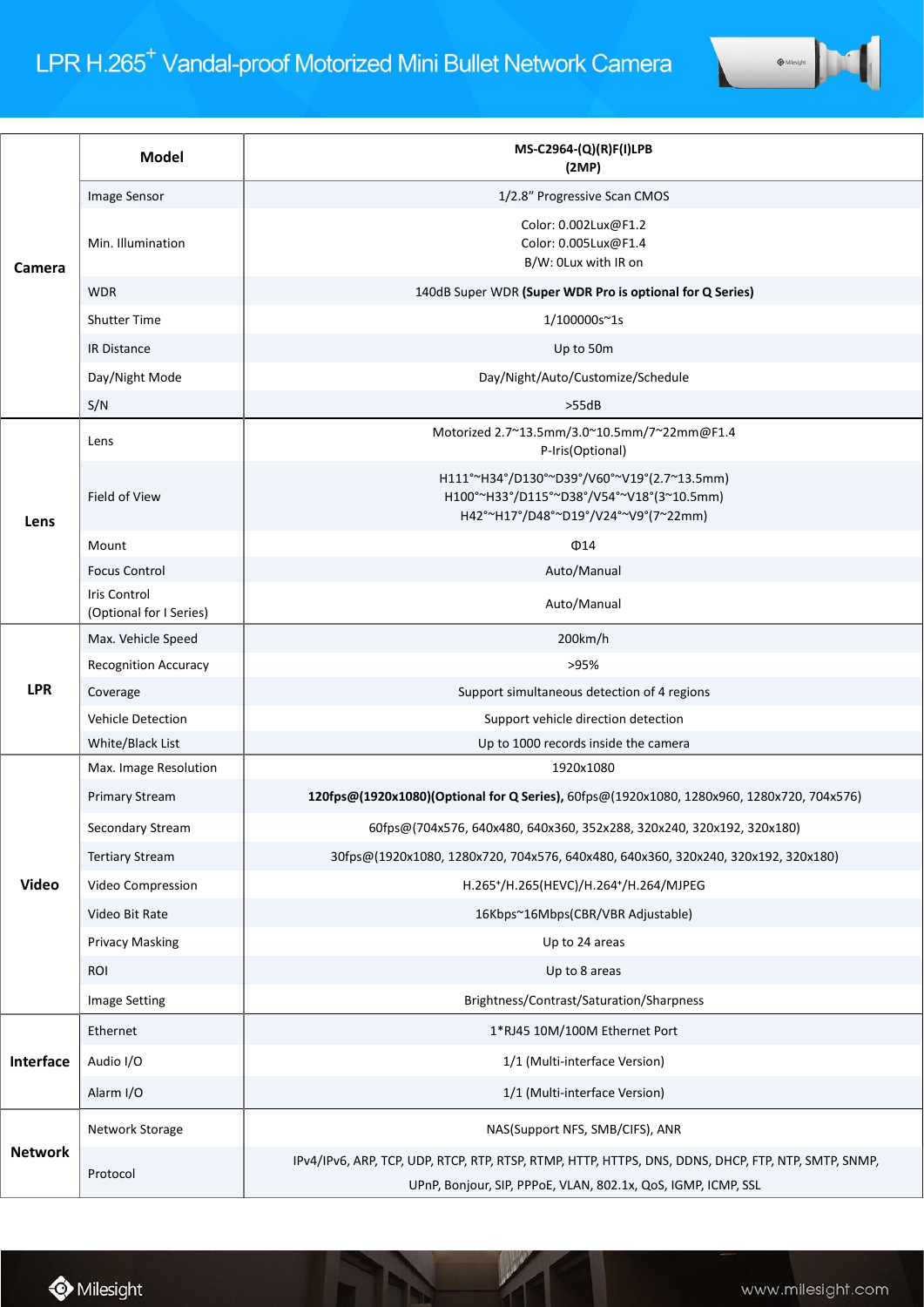# LPR H.265<sup>+</sup> Vandal-proof Motorized Mini Bullet Network Camera



| <b>Audio</b> | <b>Audio Compression</b>    | G.711/AAC/G.722/G.726                                                                                                   |
|--------------|-----------------------------|-------------------------------------------------------------------------------------------------------------------------|
|              | Audio Sampling Rate         | 8/16/32/48KHz                                                                                                           |
|              | Audio Bit Rate              | 16~256kbps                                                                                                              |
|              | Two-way Audio               | Support                                                                                                                 |
| System       | Storage                     | Support microSD/SDHC/SDXC Card Local Storage, up to 256G                                                                |
|              | <b>Advanced Function</b>    | BLC, HLC, 2D DNR, 3D DNR,<br>Defog, AWB, EIS, IP Address Filtering, AGC, Anti-flicker, Corridor Mode, Deblur, Watermark |
|              | SIP/VoIP Support            | Yes, Voice & Video-over-IP                                                                                              |
|              | <b>Event Trigger</b>        | Black/White List, Motion Detection, Network Disconnection, etc.                                                         |
|              | <b>Event Action</b>         | FTP Upload, SMTP Upload, SD Card Record, SIP Phone, HTTP Notification, etc.                                             |
|              | License Plate Recognition   | Support                                                                                                                 |
|              | <b>System Compatibility</b> | ONVIF Profile G & Q & S & T, API                                                                                        |
| General      | <b>Working Temperature</b>  | -40°C~60°C                                                                                                              |
|              | <b>Working Humidity</b>     | 0~90%(Non-condensing)                                                                                                   |
|              | Power Supply                | PoE (802.3af) / DC 12V±10%                                                                                              |
|              | Power Consumption           | 8W MAX<br>11.5W MAX (With IR on)                                                                                        |
|              | <b>Weather Proof</b>        | Up to IP67-rated for Weather-resistant Performance                                                                      |
|              | Housing                     | Vandal-proof IK10-rated Metal Housing                                                                                   |
|              | Weight                      | 825g                                                                                                                    |
|              | <b>Dimensions</b>           | Φ76mmX239.5mm                                                                                                           |
|              | Warranty                    | 3/5 Years                                                                                                               |